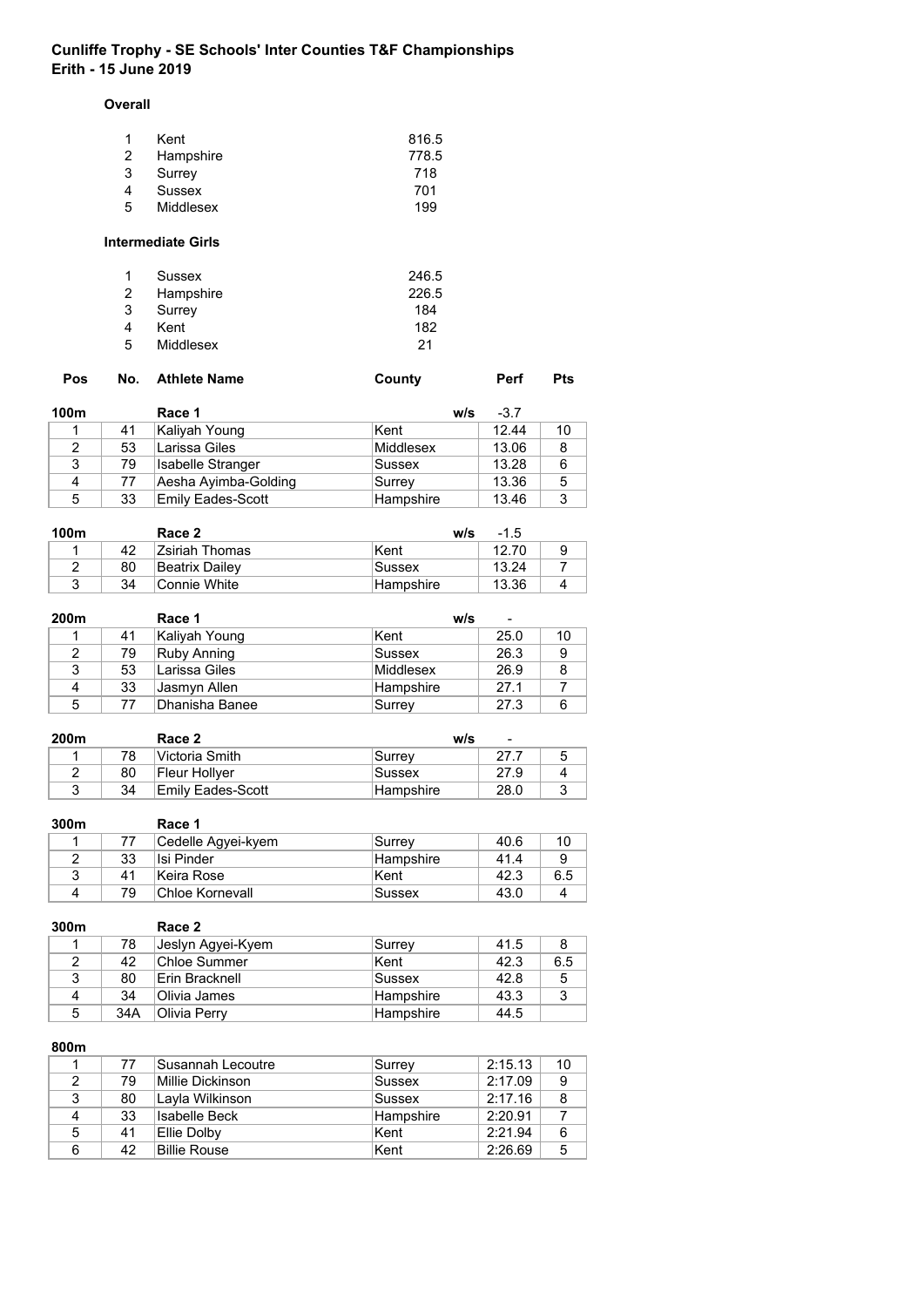|   | 33 | Lily Neate           | Hampshire | 4:49.4 | 10 |
|---|----|----------------------|-----------|--------|----|
| 2 | 79 | Poppy Palmer-Mallins | Sussex    | 4:50.6 | 9  |
| 3 | 34 | Mabel Lewis          | Hampshire | 4:57.3 | 8  |
| 4 | 80 | Ciara Muzio          | Sussex    | 5:01.4 |    |
| 5 | 77 | Matilda O'Dea        | Surrey    | 5:01.9 | 6  |
| 6 | 41 | Elisha Roger         | ∣Kent     | 5:06.2 | 5  |

## **3000m**

| 103 | Poppy Craig-McFeely | 'LSAA     | 10:40.8 |    |
|-----|---------------------|-----------|---------|----|
| 33  | Aisling Dunne       | Hampshire | 10:59.4 | 10 |
| 34  | !Emma Wilson        | Hampshire | 11:24.7 | a  |
| 79  | Lara Clayson        | Sussex    | 12:25.2 |    |

| 80m Hurdles |    | Race 1          | w/s       | $-1.2$ |     |
|-------------|----|-----------------|-----------|--------|-----|
|             | 79 | Abigail Packham | Sussex    | 11.8   | 9.5 |
|             | 33 | Ella Manning    | Hampshire | 11.9   |     |
|             |    | lKira Holt      | Surrev    | 12.0   |     |
|             | 41 | Emily Frimpong  | Kent      | 12.4   | 5.5 |

| 80m Hurdles |     | Race 2                    |           | w/s<br>$\overline{\phantom{a}}$ |     |  |
|-------------|-----|---------------------------|-----------|---------------------------------|-----|--|
|             | 34  | ⊦Yasmin Grosvenor         | Hampshire | 11.8                            | 9.5 |  |
|             | 42A | Shakanya Osahon           | Kent      | 12.4                            |     |  |
| 3           | 42  | Joy Kelvin                | Kent      | 12.4                            | 5.5 |  |
| Δ           | 80  | <b>Isabelle Humphreys</b> | Sussex    | 12.6                            |     |  |

### **300m Hurdles**

| 1            | 41  | <b>Emily Newnham</b> | Kent          | 43.23 | 10 |
|--------------|-----|----------------------|---------------|-------|----|
| 2            | 79  | Poppy Oliver         | <b>Sussex</b> | 44.67 | 9  |
| 3            | 33  | Ellen Townsend       | Hampshire     | 46.70 | 7  |
| 4            | 53  | <b>Holly Taylor</b>  | Middlesex     | 48.85 | 5  |
| 5            | 77  | <b>Caitlin Paul</b>  | Surrey        | 49.60 | 4  |
| 300m Hurdles |     |                      |               |       |    |
|              | 42A | Rebekah O'Brien      | Kent          | 46.43 |    |
| 2            | 80  | Mia O'Hara           | <b>Sussex</b> | 46.57 | 8  |
| 3            | 42  | Kelsey Pullen        | Kent          | 47.11 | 6  |
| 4            | 34  | Ella Barker          | Hampshire     | 50.72 | 3  |
| 5            | 78  | Lara Quickfall       | Surrey        | 52.98 | 2  |

## **1500m Steeplechase**

|    | Martha Collings | Surrey     | 5:13.0 | 10 |
|----|-----------------|------------|--------|----|
| 42 | ∣Olivia Berrv   | ∣Kent      | 5:19.6 |    |
| 33 | Holly Wilkinson | ∣Hampshire | 5:40.1 |    |
| 34 | Maddie Bond     | ∣Hampshire | 6:16.4 |    |

#### **3000m Walk**

|   | 34  | Lois Carty        | ∣Hampshire | 16:12.49   | 10 |
|---|-----|-------------------|------------|------------|----|
|   | 41  | Millie Morris     | ∣Kent      | 17:21.78   | 9  |
| 3 | 42A | Rachel Harding    | ∣Kent      | 19:40.96   |    |
|   | 33  | Rebecca Mitchell  | ∣Hampshire | 20:51.18   |    |
|   | 42  | Grace Whittingham | ∣Kent      | <b>DIS</b> |    |

## **High Jump**

|   | 41  | Samantha Stubbs           | Kent          | 1.66 | 10 |
|---|-----|---------------------------|---------------|------|----|
| 2 | 33  | Lara Scott                | Hampshire     | 1.64 | 9  |
| 3 | 79  | Louisa Connolly           | <b>Sussex</b> | 1.58 | 8  |
| 4 | 80  | <b>Isabelle Humphreys</b> | Sussex        | 1.58 |    |
| 5 | 80A | <b>Libby Small</b>        | Sussex        | 1.55 |    |
| 6 | 77  | Kirsten Wood              | Surrey        | 1.50 | 6  |
|   | 78  | Georgina Ezechie          | Surrey        | 1.50 | 5  |
| 8 | 34  | <b>Emily Smith</b>        | Hampshire     | 1.45 | 4  |
|   | 42  | Rebekah O'Brien           | Kent          | nm   |    |

### **Pole Vault**

| 79 | llvv Spencer    | Sussex | 3.10 |  |
|----|-----------------|--------|------|--|
|    | Lily Smith      | Kent   | 2.80 |  |
| 80 | ∣Natasha Clarke | Sussex | 2.60 |  |
|    | Naomi Townend   | Surrey | 2.10 |  |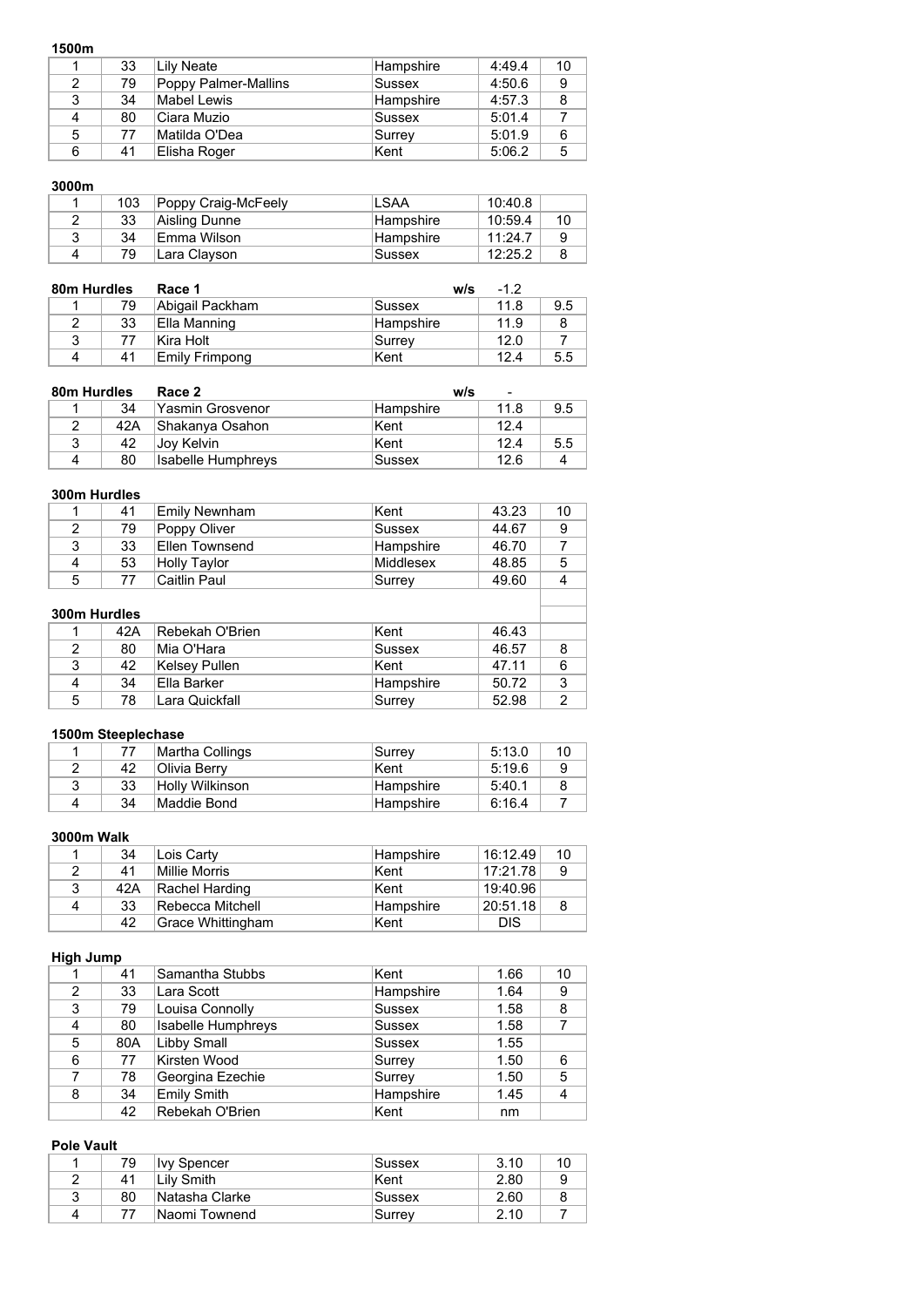### **Long Jump**

|   | 80 | Ruby Jerges           | <b>Sussex</b> | 5.74 | 10 |
|---|----|-----------------------|---------------|------|----|
| 2 | 79 | Cleo Tomlinson        | <b>Sussex</b> | 5.59 | 9  |
| 3 | 78 | <b>Madison Hutton</b> | Surrey        | 5.51 | 8  |
| 4 | 33 | Yasmin Grosvenor      | Hampshire     | 5.50 |    |
| 5 | 34 | Lana Blake            | Hampshire     | 5.31 | 6  |
| 6 | 77 | <b>Bryony Bovell</b>  | Surrey        | 5.25 | 5  |
|   | 41 | Sarris Teale          | Kent          | 5.24 | 4  |
| 8 | 42 | Samantha Stubbs       | Kent          | 5.01 | 3  |

## **Triple Jump**

|               | 79  | <b>Kelsey Sutherland</b> | Sussex        | 11.01 | 10 |
|---------------|-----|--------------------------|---------------|-------|----|
| $\mathcal{P}$ | 78A | Aesha Ayimba-Golding     | Surrey        | 10.80 |    |
| 3             | 80  | Harriet Armstrong        | <b>Sussex</b> | 10.64 | 9  |
| 4             | 41  | Yasmin Sadler-Reeves     | Kent          | 10.04 | 8  |
| 5             | 33  | Alisia Leach             | Hampshire     | 9.76  |    |
| 6             | 77  | Hollie Hodges            | Surrey        | 9.62  | 6  |
|               | 78  | Laura O'Connell          | Surrey        | 9.07  | 5  |
| 8             | 34  | Sophie Cornall           | Hampshire     | 8.71  |    |

#### **Shot**

|   | 77  | Georgia Russell              | Surrey        | 12.65 | 10 |
|---|-----|------------------------------|---------------|-------|----|
| 2 | 79  | Rebekah Tyler                | <b>Sussex</b> | 11.85 | 9  |
| 3 | 78  | Zoe Shepherd                 | Surrey        | 11.70 | 8  |
| 4 | 34  | Lucy Odell                   | Hampshire     | 10.08 |    |
| 5 | 80  | <b>Brooklyn Santer-Smith</b> | <b>Sussex</b> | 10.07 | 6  |
| 6 | 41  | <b>Summer Salter</b>         | Kent          | 9.75  | 5  |
|   | 42  | Sohaila Ali                  | Kent          | 9.62  |    |
| 8 | 33  | Serena Charles               | Hampshire     | 9.62  | 3  |
| 9 | 42A | Jessie Bakare                | Kent          | 8.15  |    |

## **Discus**

|   | 77  | <b>Orla Manchester</b> | Surrey        | 34.00 | 10 |
|---|-----|------------------------|---------------|-------|----|
| 2 | 79  | <b>Millie Noyce</b>    | <b>Sussex</b> | 31.53 | 9  |
| 3 | 41  | Titobioluwa Akinrele   | Kent          | 31.44 | 8  |
| 4 | 33  | Lily Kendall           | Hampshire     | 27.41 |    |
| 5 | 80  | Maya Solly             | <b>Sussex</b> | 26.64 | 6  |
| 6 | 34  | Daniella Nash-Oliver   | Hampshire     | 26.39 | 5  |
|   | 78  | Alicia Kapotwe         | Surrey        | 25.35 | 4  |
| 8 | 42  | Jessie Bakare          | Kent          | 21.43 | 3  |
| 9 | 80A | <b>Lucy Rogers</b>     | <b>Sussex</b> | 19.54 |    |

## **Javelin**

|   | 77 | Katie Mackison       | Surrey    | 43.35 | 10 |
|---|----|----------------------|-----------|-------|----|
| 2 | 79 | Elizabeth Korczak    | Sussex    | 40.65 | 9  |
| 3 | 78 | Lily Cain-Jones      | Surrey    | 34.92 | 8  |
| 4 | 33 | Lucy Odell           | Hampshire | 34.61 |    |
| 5 | 41 | Maia Hyland          | ∣Kent     | 29.97 | 6  |
| 6 | 80 | Freya Chandler       | Sussex    | 29.85 | 5  |
|   | 42 | Daisy Bell           | ∣Kent     | 27.79 | 4  |
| 8 | 34 | Daniella Nash-Oliver | Hampshire | 24.22 | 3  |

#### **Hammer**

|   | 79 | Freya Brennand  | Sussex        | 48.83 | 10 |
|---|----|-----------------|---------------|-------|----|
| 2 | 34 | Jessica Bennett | Hampshire     | 47.72 | 9  |
| 3 | 33 | Phoebe March    | Hampshire     | 46.53 | 8  |
| 4 | 80 | Chloe Lipscomb  | <b>Sussex</b> | 42.10 |    |
| 5 | 77 | Eva West        | Surrey        | 37.91 | 6  |
| 6 | 42 | Summer Salter   | Kent          | 37.67 | 5  |
|   | 78 | Natalie Miller  | Surrey        | 32.39 |    |

|   | 41 | Kaliyah Young, Zsiriah Thomas, Tianna<br>Haynes, Emily Frimpong     | Kent      | 47.9 | 10 |
|---|----|---------------------------------------------------------------------|-----------|------|----|
| 2 | 77 | Jeslyn Agyei-Kyem, Cedelle Agyei-kyem,<br>Victoria Smith, Kira Holt | ∣Surrey   | 49.0 | 9  |
| 3 | 79 | Abigail Packham, Ruby Jerges, Chloe<br>Kornevall, Ruby Anning       | Sussex    | 49.1 |    |
| 4 | 33 | Connie White, Jasmin Allen, Emily Eades-<br>Scott. Lana Blake       | Hampshire | 50.7 |    |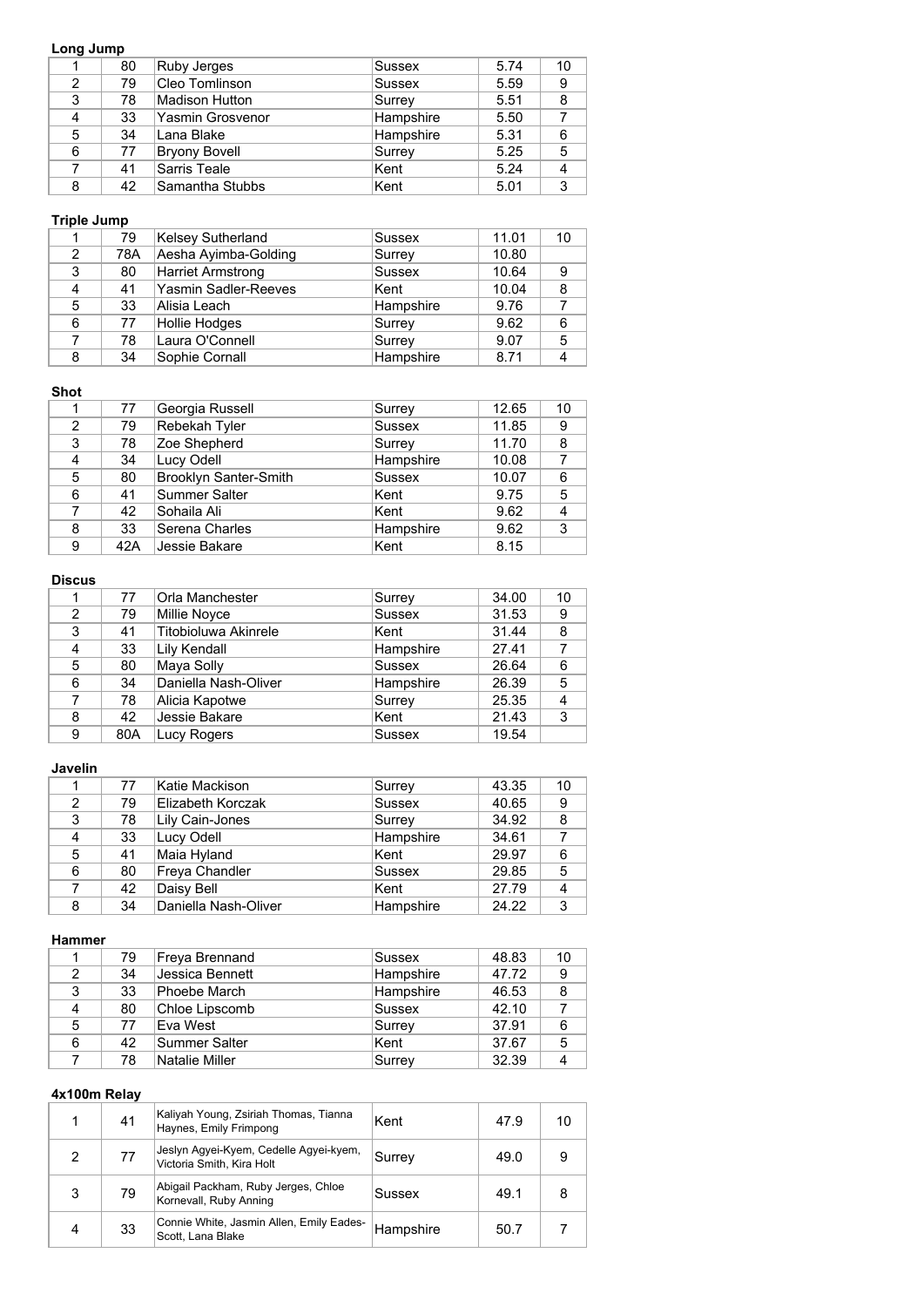#### **Overall**

| -1 | Kent      | 816.5 |
|----|-----------|-------|
| 2  | Hampshire | 778.5 |
| 3  | Surrey    | 718   |
| 4  | Sussex    | 701   |
| -5 | Middlesex | 199   |

# **Intermediate Boys**

| $\mathbf{1}$ | Surrey    | 209.5 |
|--------------|-----------|-------|
| 2            | Kent      | 201.5 |
| 3            | Hampshire | 198.5 |
| 4            | Sussex    | 197.5 |
| .5           | Middlesex | 79    |

|  | Pos No. Athlete Name | County | Perf | <b>Pts</b> |
|--|----------------------|--------|------|------------|
|  |                      |        |      |            |

| 100m |    | Race 1            | w/s              | $-2.5$ |  |
|------|----|-------------------|------------------|--------|--|
|      | 79 | Olutimilehin Esan | Sussex           | 11.27  |  |
|      | 41 | Zachary Nwogwugwa | ∣Kent            | 11.42  |  |
|      | 33 | Jordan Ford       | <b>Hampshire</b> | 11.63  |  |

| 100m |    | Race 1        | w/s       | $-0.7$ |   |
|------|----|---------------|-----------|--------|---|
|      | 42 | IJake Goodman | lKent     | 11.40  |   |
| 2    | 78 | Tvvon Inniss  | Surrey    | 11.48  |   |
| 3    | 80 | Sam Flias     | Sussex    | 11.90  | 5 |
| 4    | 34 | Rece Bryant   | Hampshire | 12.02  | Δ |

| 200m |     | Race 1                | W/S           | -    |     |
|------|-----|-----------------------|---------------|------|-----|
|      | 77  | Memphis Ayoade        | Surrey        | 22.9 | 10  |
| 2    | 78A | Dominic Aryio-Francis | Surrey        | 23.0 |     |
| 3    | 33  | Jacob Nelson          | Hampshire     | 23.3 | 7.5 |
| 4    | 53  | Richard Klein         | Middlesex     | 23.3 | 6   |
| 5    | 41  | Zachary Nwogwugwa     | ∣Kent         | 23.7 | 4.5 |
| 6    | 79  | <b>Ethan Muirhead</b> | <b>Sussex</b> | 23.8 | 3   |

| 200 <sub>m</sub> |     | Race 2                | w/s           | $\overline{\phantom{a}}$ |     |
|------------------|-----|-----------------------|---------------|--------------------------|-----|
|                  | 34  | <b>Samuel Olliver</b> | Hampshire     | 23.0                     | 9   |
| $\mathcal{P}$    | 54A | Nnamdi Ndukwe         | Middlesex     | 23.0                     |     |
| 3                | 54  | <b>James Grindle</b>  | Middlesex     | 23.3                     | 7.5 |
| 4                | 42  | Alexander Milligan    | lKent         | 23.7                     | 4.5 |
| 5                | 78  | Thomas Leacock        | Surrey        | 24.0                     | 2   |
| 6                | 80  | Kyle Romans           | <b>Sussex</b> | 24.1                     |     |

| 400m |     | Race 1                 |               |      |    |
|------|-----|------------------------|---------------|------|----|
|      | 42A | ∣Kristian Samwell-Nash | Kent          | 50.4 |    |
| 2    | 77  | <b>Oliver Briars</b>   | Surrey        | 50.4 | 10 |
| 3    | 33  | Thomas Hockley         | Hampshire     | 50.8 | 9  |
| 4    | 53  | George Rees            | Middlesex     | 52.7 |    |
| 5    | 79  | Stephen Yell           | <b>Sussex</b> | 53.7 | 5  |
| 6    | 41  | James Davies           | Kent          | 55.1 |    |

| 400m |    | Race 2          |           |      |   |
|------|----|-----------------|-----------|------|---|
|      |    | George Asprey   | Surrey    | 52.0 |   |
|      | 54 | Seon Shaw       | Middlesex | 53.5 | 6 |
|      | 42 | ⊺Al'Ameen Lawal | ∣Kent     | 57.3 |   |

**800m**

|               | 33  | Reece Sharman-Newell | Hampshire     | 1:57.99 | 10 |
|---------------|-----|----------------------|---------------|---------|----|
| $\mathcal{P}$ | 77  | Cameron Enser        | Surrey        | 1:59.38 | 9  |
| 3             | 80  | Adam Firsht          | <b>Sussex</b> | 2:00.24 | 8  |
| 4             | 79  | Aaron Duncan         | <b>Sussex</b> | 2:03.88 |    |
| 5             | 34A | Douglas Scally       | Hampshire     | 2:04.12 |    |
| 6             | 34  | Stefan O'Loughnane   | Hampshire     | 2:07.90 | 6  |
|               | 53  | Aidan Aherne         | Middlesex     | 2:08.19 | 5  |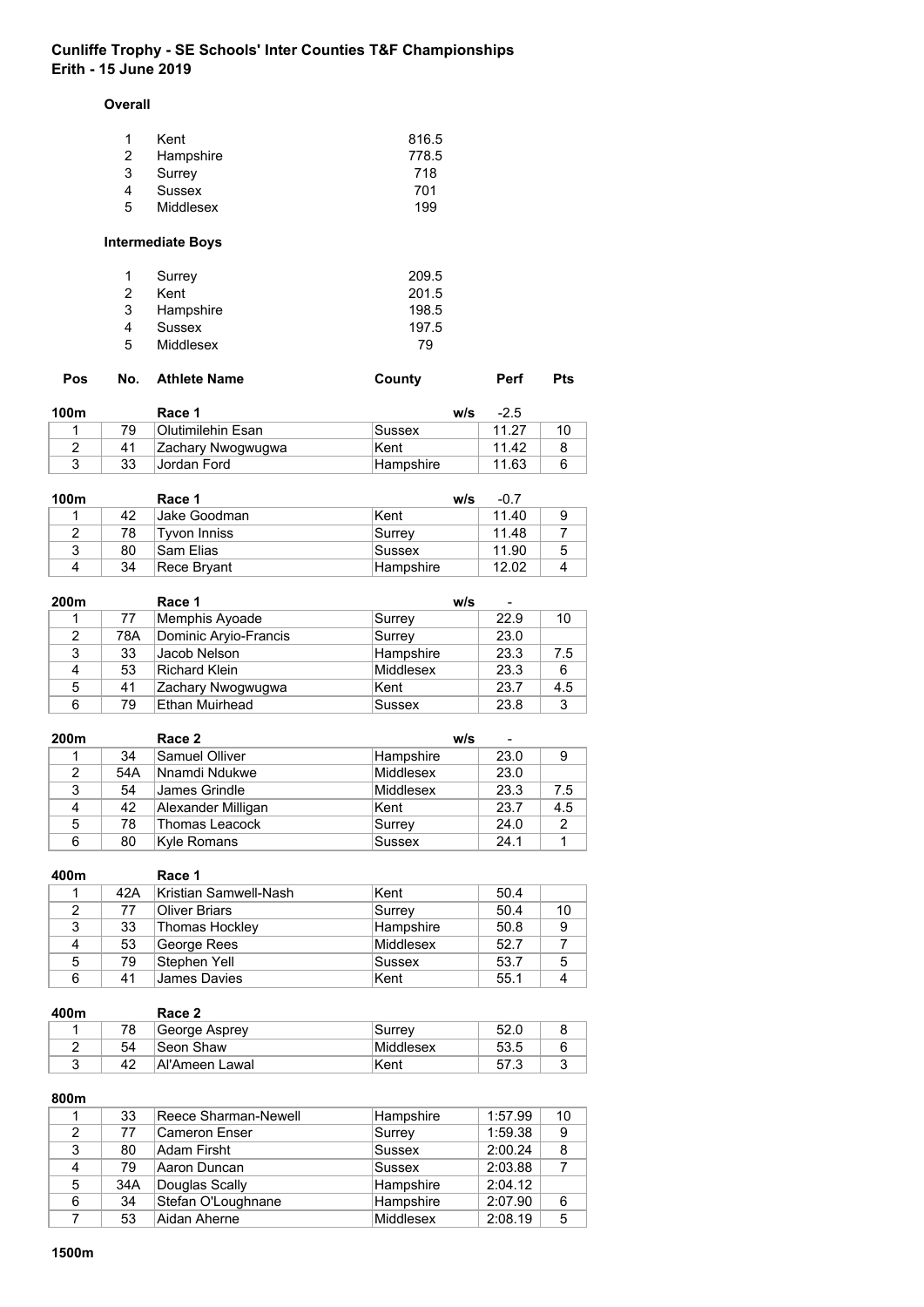|               | 77  | <b>Will Barnicoat</b>  | Surrey        | 4:10.5 | 10 |
|---------------|-----|------------------------|---------------|--------|----|
| $\mathcal{P}$ | 33  | Liam Dunne             | Hampshire     | 4:10.7 | 9  |
| 3             | 78  | Felix Vaughan          | Surrey        | 4:13.5 | 8  |
| 4             | 41  | <b>Fraser Gordon</b>   | Kent          | 4:17.3 |    |
| 5             | 79  | Isaac Elam             | <b>Sussex</b> | 4:19.2 | 6  |
| 6             | 80  | Atticus Mohapi-Dobouny | Sussex        | 4:19.5 | 5  |
|               | 42  | <b>Finlay Croll</b>    | Kent          | 4:19.8 | 4  |
| 8             | 34  | <b>Samuel Roberts</b>  | Hampshire     | 4:23.7 | 3  |
| 9             | 34A | Alexander Lakeland     | Hampshire     | 4:27.7 |    |

|   | 41 | Louis Small  | Kent          | 8:59.46    | 10 |
|---|----|--------------|---------------|------------|----|
| 2 | 78 | Woody Jerome | Surrey        | 9:07.03    | 9  |
| 3 | 80 | Callum Stone | <b>Sussex</b> | 9:14.79    | 8  |
| 4 | 42 | Jalen Pople  | Kent          | 9:19.69    |    |
| 5 | 33 | Ryan Martin  | Hampshire     | 9:23.38    | 6  |
| 6 | 79 | Thomas James | Sussex        | 9:23.56    | 5  |
|   | 34 | Joshua Kemp  | Hampshire     | 9:59.69    | 4  |
|   | 77 | Sam Martin   | Surrey        | <b>DNF</b> |    |

| 100m Hurdles |    | Race 1            | w/s       | $\blacksquare$ |     |
|--------------|----|-------------------|-----------|----------------|-----|
|              | 79 | James Pavey       | Sussex    | 14.2           | 10  |
| 2            | 53 | Greg Zoppos       | Middlesex | 14.5           | 8   |
| 3            | 41 | Lewis Swaby       | ∣Kent     | 14.8           | 6.5 |
| Δ            | 77 | Timi Oke          | Surrey    | 15.3           | 4.5 |
| 5            | 33 | Noah Arden-Murphy | Hampshire | 16.0           | 2   |

| 100m Hurdles |    | Race 1            | w/s<br>$\overline{\phantom{a}}$ |      |     |  |
|--------------|----|-------------------|---------------------------------|------|-----|--|
|              | 80 | Sebastian Wallace | Sussex                          | 14.4 | 9   |  |
|              | 34 | Oliver Thatcher   | Hampshire                       | 14.8 | 6.5 |  |
| ્ર           | 54 | lCaleb Efemuai    | Middlesex                       | 15.3 | 4.5 |  |
| Δ            | 78 | Alfie I eathem    | Surrey                          | 15.8 |     |  |

### **400m Hurdles**

|   | 79 | Pyers Lockwood | Sussex     | 56.39 | 10 |
|---|----|----------------|------------|-------|----|
|   | 41 | George Seery   | ∣Kent      | 56.48 | 9  |
|   | 33 | Callum Gregson | ∣Hampshire | 57.98 |    |
|   | 53 | Jack Gosden    | Middlesex  | 59.71 |    |
| 5 |    | Reuben Leylend | Surrey     | 61.63 |    |

### **400m Hurdles**

| 80 | Daniel Persad   | Sussex | 61.43 |  |
|----|-----------------|--------|-------|--|
| 42 | Finn Rodgers    | ∣Kent  | 62.24 |  |
| 78 | Cameron Lindsav | Surrev | 73 14 |  |

# **1500m Steeplechase**

|   |    | Ben Blamey           | Surrey    | 4:38.4 | 10 |
|---|----|----------------------|-----------|--------|----|
|   | 79 | <b>Dylan Hanslow</b> | Sussex    | 4:48.4 |    |
| ર | 78 | Ross Hurst           | Surrev    | 4:49.9 |    |
| Δ | 53 | Jonny Brook          | Middlesex | 4:56.7 |    |
| 5 | 41 | Spencer Elphick      | ∣Kent     | 5:34.2 |    |

### **High Jump**

|   | 77 | <b>Israel Bakare</b>  | Surrey        | 1.90 | 10  |
|---|----|-----------------------|---------------|------|-----|
| 2 | 41 | Joshua O'Brien        | Kent          | 1.85 | 9   |
| 3 | 34 | Callum Gregson        | Hampshire     | 1.85 | 7.5 |
| 3 | 80 | <b>Tom Ridley</b>     | <b>Sussex</b> | 1.85 | 7.5 |
| 5 | 33 | Oliver Thatcher       | Hampshire     | 1.80 | 6   |
| 6 | 79 | <b>Torin Seagrove</b> | <b>Sussex</b> | 1.80 | 5   |
|   | 42 | Zachary Beasty        | Kent          | 1.75 |     |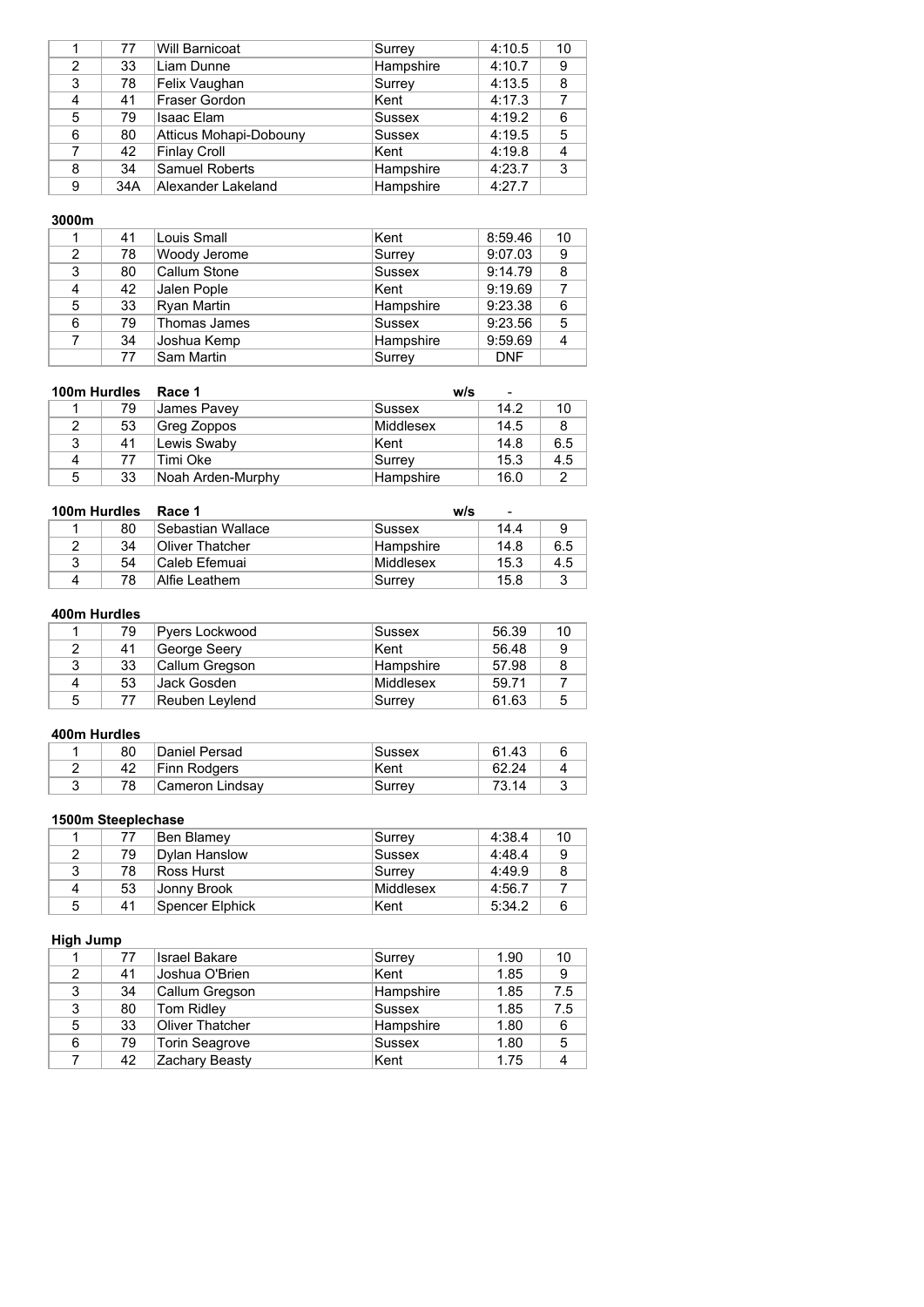### **Pole Vault**

|   | 77  | George Hopkins       | Surrey        | 4.10 | 9.5 |
|---|-----|----------------------|---------------|------|-----|
|   | 78  | <b>Barnaby Corry</b> | Surrey        | 4.10 | 9.5 |
| 3 | 79  | William Snashall     | <b>Sussex</b> | 3.90 | 8   |
| 4 | 42A | Oluwafemi Segun      | Kent          | 3.60 |     |
| 5 | 80A | <b>Cameron Wells</b> | <b>Sussex</b> | 3.50 |     |
| 6 | 80  | Ori Bartle           | <b>Sussex</b> | 3.50 |     |
|   | 41  | Ethan Kitteridge     | Kent          | 3.40 | 6   |
| 8 | 33  | Sam Keys             | Hampshire     | 3.40 | 5   |

# **Long Jump**

|   | 41 | Oreofeduwa Adepegba   | Kent             | 6.65 | 10 |
|---|----|-----------------------|------------------|------|----|
| 2 | 42 | Afolarin Babalola     | Kent             | 6.52 | 9  |
| 3 | 33 | <b>Harry Crosby</b>   | Hampshire        | 6.35 | 8  |
| 4 | 54 | Greg Zoppos           | <b>Middlesex</b> | 6.24 |    |
| 5 | 77 | Ben Sopta-Sheldrake   | Surrey           | 6.22 | 6  |
| 6 | 80 | <b>Arthur Haines</b>  | <b>Sussex</b>    | 5.88 | 5  |
|   | 34 | Max Williams          | Hampshire        | 5.86 | 4  |
| 8 | 78 | Joe Colombo-Kimbirima | Surrey           | 5.69 | 3  |
|   | 79 | Adam Lindo            | <b>Sussex</b>    | nm   |    |

## **Triple Jump**

|   | 41 | Michael Alajiki | Kent          | 13.15 | 10 |
|---|----|-----------------|---------------|-------|----|
| 2 | 78 | Toby Dronfield  | Surrey        | 12.60 |    |
| 3 | 42 | Jacob Byfield   | Kent          | 12.56 |    |
| 4 | 80 | Luke Cooper     | <b>Sussex</b> | 12.38 |    |
| 5 | 77 | Solomon Ekoku   | Surrey        | 11.99 | 6  |
| 6 | 79 | Matthew Collins | <b>Sussex</b> | 11.81 | 5  |
|   | 33 | Ben Bryant      | Hampshire     | 10.49 |    |

## **Shot**

|    | 77  | William Hobson        | Surrey           | 15.39 | 10 |
|----|-----|-----------------------|------------------|-------|----|
| 2  | 33  | Rhys Allen            | Hampshire        | 13.50 | 9  |
| 3  | 41  | Levi Onipede          | Kent             | 13.14 | 8  |
| 4  | 79  | <b>Charlie Finnie</b> | <b>Sussex</b>    | 12.71 | 7  |
| 5  | 34  | Sam Kershaw           | Hampshire        | 12.38 | 6  |
| 6  | 42  | Ayodeji Oyesola       | Kent             | 12.01 | 5  |
|    | 78A | George Asprey         | Surrey           | 11.50 |    |
| 8  | 80  | Ben Bishop            | <b>Sussex</b>    | 11.21 | 4  |
| 9  | 53  | Afolabi Fasagbom      | <b>Middlesex</b> | 11.09 | 3  |
| 10 | 78  | Eragbae Ohiosinuan    | Surrey           | 11.04 | 2  |

## **Discus**

|   | 33 | Rhys Allen            | Hampshire | 43.42 | 10 |
|---|----|-----------------------|-----------|-------|----|
| 2 | 41 | Dillon Claydon        | ∣Kent     | 41.85 | 9  |
| 3 | 42 | Neil Akinyemi         | Kent      | 41.43 | 8  |
| 4 | 34 | <b>Tyler Pattison</b> | Hampshire | 39.59 |    |
| 5 | 79 | Oliver Beach          | Sussex    | 38.29 | 6  |
| 6 | 80 | Will Jump             | Sussex    | 32.25 | 5  |
|   | 78 | Toby Webb             | Surrey    | 31.96 | 4  |
| 8 | 77 | George Asprey         | Surrey    | 29.66 | 3  |

#### **Javelin**

| 33  | Callum Taylor           | Hampshire        | 58.09 | 10             |
|-----|-------------------------|------------------|-------|----------------|
| 34  | <b>Bradley Jenvey</b>   | Hampshire        | 57.38 | 9              |
| 77  | <b>Alexander Buhler</b> | Surrey           | 55.49 | 8              |
| 79  | Ivo Pitts               | <b>Sussex</b>    | 54.71 | 7              |
| 53  | Milan Trajkovic         | <b>Middlesex</b> | 50.70 | 6              |
| 54  | Jack Levene             | Middlesex        | 45.82 | 5              |
| 80  | Luke Twigger            | Sussex           | 42.26 | 4              |
| 80A | Noah Judah              | <b>Sussex</b>    | 42.10 |                |
| 41  | George Pegran           | Kent             | 41.35 | 3              |
| 78  | <b>Ethan Briley</b>     | Surrey           | 36.33 | $\overline{2}$ |
|     |                         |                  |       |                |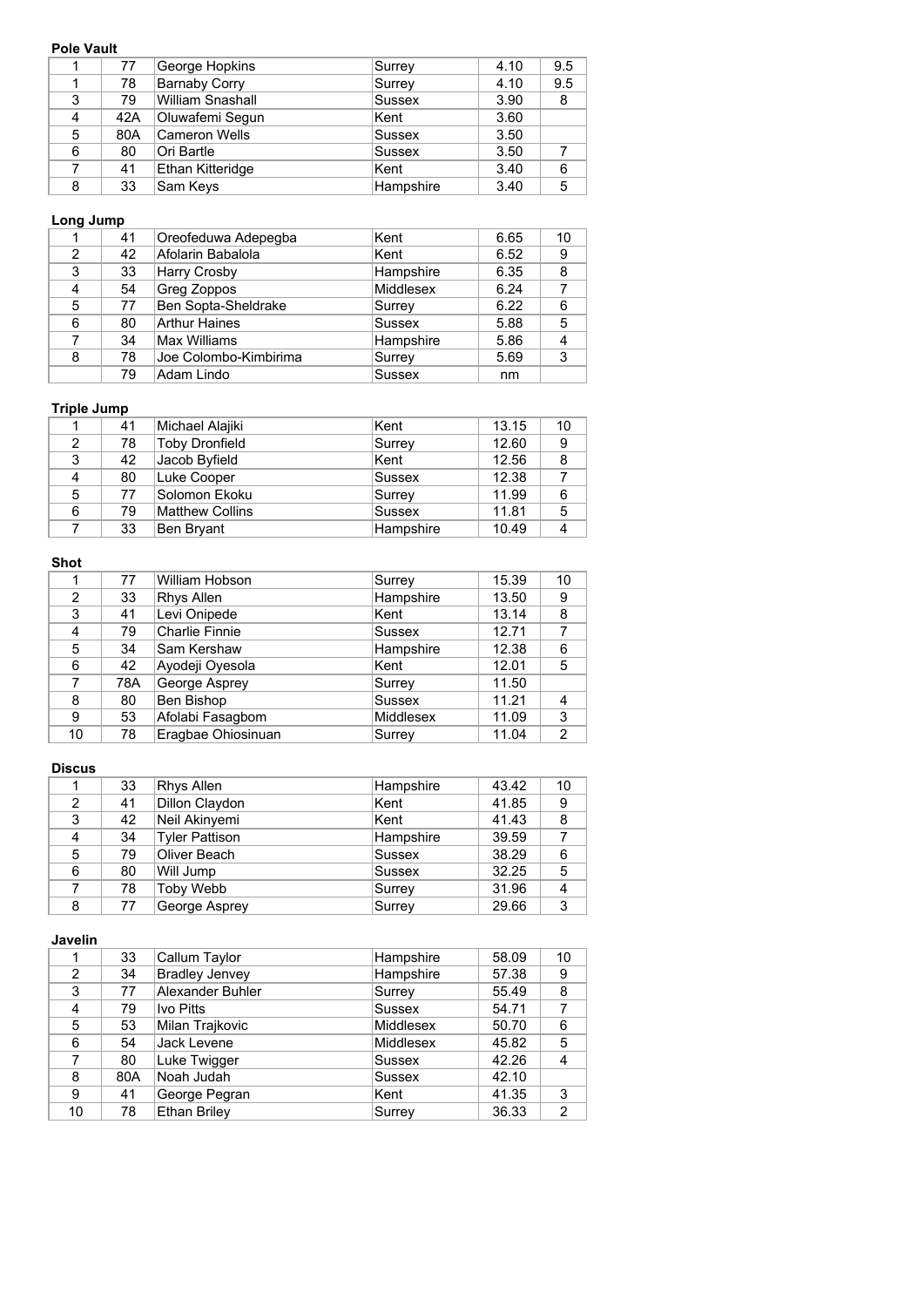### **Hammer**

|   | 33  | Samuel Clifton    | Hampshire | 52.79 | 10 |
|---|-----|-------------------|-----------|-------|----|
| 2 | 42A | Alex Ringshall    | Kent      | 50.81 |    |
| 3 | 41  | Harry Blake       | ∣Kent     | 48.88 | 9  |
| 4 | 77  | Anton Joseph      | Surrey    | 48.34 | 8  |
| 5 | 42  | Sidney Taylor     | Kent      | 38.11 |    |
| 6 | 80  | Daniel Stonehouse | Sussex    | 35.99 | 6  |
|   | 78  | Luca Soave        | Surrey    | 35.66 | 5  |
| 8 | 34  | Louis Evans       | Hampshire | 35.19 |    |

|   | 41 | Zachary Nwogwugwa, Jake Goodman,<br>Kristian Samwell-Nash, Alexander Milligan | Kent      | 43.9 | 10 |
|---|----|-------------------------------------------------------------------------------|-----------|------|----|
| 2 | 33 | Tom Hockley, Jacob Nelson, Reece<br>Bryant, Samuel Olliver                    | Hampshire | 44.3 | 9  |
| 3 | 77 | Oliver Briars, Memphis Ayoade, Thomas<br>Leacock, Tyvon Inniss                | Surrey    | 44.8 |    |
|   | 79 | Olutimilehin Esan, Sam Elias, Arthur<br>Harris, Daniel Persad                 | Sussex    | 45.3 |    |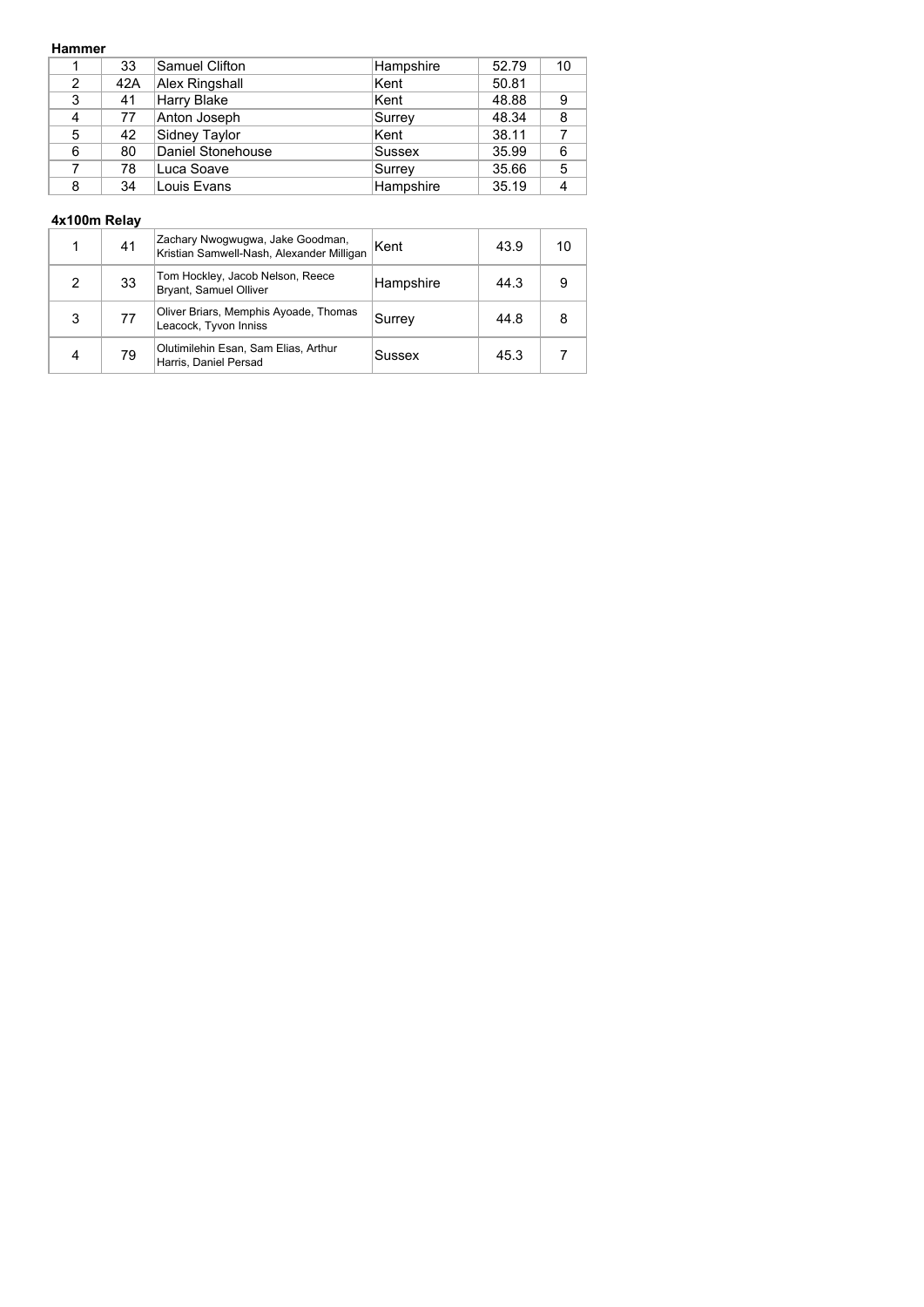#### **Overall**

| -1 | Kent      | 816.5 |
|----|-----------|-------|
| 2  | Hampshire | 778.5 |
| 3  | Surrey    | 718   |
| 4  | Sussex    | 701   |
| -5 | Middlesex | 199   |

## **Junior Girls**

| 1          | Kent      | 210.5 |
|------------|-----------|-------|
| 2          | Hampshire | 209   |
| 3          | Surrey    | 164   |
| 4          | Sussex    | 123.5 |
| $\sqrt{5}$ | Middlesex | 22    |

| <b>Pos</b> |    | No. Athlete Name | County |     | Perf   | <b>Pts</b> |
|------------|----|------------------|--------|-----|--------|------------|
| 100m       |    | Race 1           |        | w/s | $-3.8$ |            |
|            | __ |                  | $\sim$ |     | .      | $-$        |

|    | Tyra Khambai-Annan    | Surrey           | 12.81 |  |
|----|-----------------------|------------------|-------|--|
| 41 | lFaith Akinbilese.    | Kent             | 12.93 |  |
| 33 | Lilv Thurbon-Smith    | <b>Hampshire</b> | 13 19 |  |
| 79 | Keira Paterson-Jewell | Sussex           | 13.76 |  |

| 100m |     | Race 2             | w/s       | $-2.6$ |   |
|------|-----|--------------------|-----------|--------|---|
|      | 34A | Ayomide Cole       | Hampshire | 12.75  |   |
| 2    | 78  | Ester Ibiama       | Surrey    | 13.18  | 8 |
| 3    | 42  | Princess Asemota   | Kent      | 13.31  | 6 |
| 4    | 34  | Erin Furnuyiwa     | Hampshire | 13.45  | 5 |
| 5    | 80  | <b>Emily Scott</b> | Sussex    | 13.79  | 3 |

| 200m |    | Race 1                | w/s              | $\blacksquare$ |     |
|------|----|-----------------------|------------------|----------------|-----|
|      | 33 | Ayomide Cole          | <b>Hampshire</b> | 26.4           | 10  |
|      | 41 | Libby Turbutt         | Kent             | 27.3           | 7.5 |
|      | 79 | Keira Paterson-Jewell | Sussex           | 28.5           | 5   |
| Δ    |    | Farrah Stevens-Martin | Surrey           | <b>DIS</b>     |     |

| 200m |     | Race 2           | w/s       | $\overline{\phantom{0}}$ |     |
|------|-----|------------------|-----------|--------------------------|-----|
|      | 42  | Princess Asemota | ∣Kent     | 27.0                     | 9   |
|      | 34  | ∣Elsa Smith      | Hampshire | 27.3                     | 7.5 |
| વ    | 34A | Samantha Reece   | Hampshire | 28.1                     |     |
|      | 78  | Fara Jasani      | Surrey    | 28.2                     | 6   |
| 5    | 80  | ∣Alexia Johnson  | Sussex    | 30.3                     |     |

| 300m |    | Race 1           |           |      |    |
|------|----|------------------|-----------|------|----|
|      | 33 | Sadie Blake      | Hampshire | 42.3 | 10 |
| 2    |    | Emma Fisher      | Surrev    | 43.4 |    |
|      | 53 | ∣Amy Greig       | Middlesex | 44.1 |    |
| 4    | 79 | Kyla Joy Francis | Sussex    | 44.8 |    |
| 5    | 41 | Maisie Riddell   | Kent      | 45.8 |    |

| 300m |     | Race 2              |           |      |   |
|------|-----|---------------------|-----------|------|---|
|      | 78  | Annalise Agyei-Kyem | Surrey    | 43.9 | 8 |
| 2    | 80  | Orla Edwards        | Sussex    | 44.4 | 6 |
| 3    | 34  | Fvie Beck           | Hampshire | 44.7 | 5 |
| 4    | 80A | ∣Charlotte Back     | Sussex    | 44.9 |   |
| 5    | 42  | Keira Hulks         | ∣Kent     | 45.4 | 3 |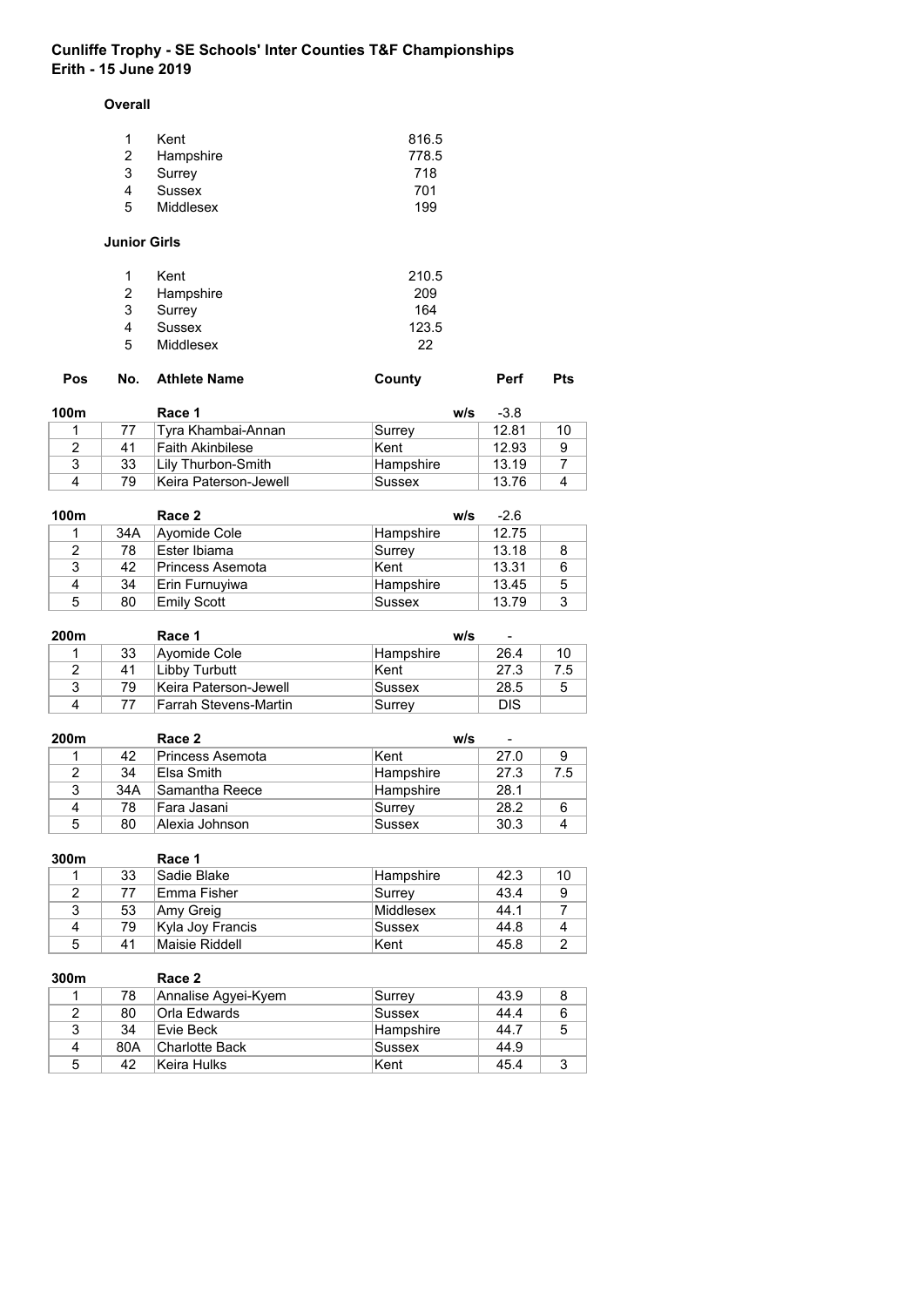| 800m |     | Race 1                |               |         |                |
|------|-----|-----------------------|---------------|---------|----------------|
|      | 77  | Katie Sakaria         | Surrey        | 2:15.65 | 10             |
| 2    | 41  | Amarisa Sibley        | Kent          | 2:17.35 | 9              |
| 3    | 78  | Lulu Weisz            | Surrey        | 2:20.28 | 8              |
| 4    | 34  | <b>Emily Dunkley</b>  | Hampshire     | 2:21.02 | 7              |
| 5    | 79  | <b>Mollie Barrett</b> | <b>Sussex</b> | 2:21.51 | 6              |
| 6    | 34A | Sienna Richardson     | Hampshire     | 2:21.65 |                |
| 7    | 42  | Chiani-Rae Garland    | ∣Kent         | 2:22.97 | 5              |
| 8    | 33  | Olivia East           | Hampshire     | 2:24.62 | $\overline{4}$ |
| 9    | 80  | Amie Harvey           | <b>Sussex</b> | 2:26.50 | 3              |
| 10   | 53  | Amani Kohler          | Middlesex     | 2:34.04 | 2              |

|   | 77  | Charlotte Wormley  | Surrey        | 4:47.1 | 10 |
|---|-----|--------------------|---------------|--------|----|
| 2 | 78  | Lauren Wormley     | Surrey        | 4:48.4 | 9  |
| 3 | 42A | Hannah Clark       | Kent          | 4:49.3 |    |
| 4 | 41  | Amy-Jayne Goodhand | Kent          | 4:52.0 | 8  |
| 5 | 33  | Robyn Fossa        | Hampshire     | 4:57.8 |    |
| 6 | 42  | <b>Lily Meers</b>  | Kent          | 5:07.3 | 6  |
| 7 | 80  | Sophie Morris      | <b>Sussex</b> | 5:11.4 | 5  |
| 8 | 79  | Ellie McClean      | <b>Sussex</b> | 5:16.8 | 4  |
| 9 | 34  | <b>Neve East</b>   | Hampshire     | 5:22.5 | 3  |

| 75m Hurdles |    | Race 1         | w/s       | $-0.4$ |     |
|-------------|----|----------------|-----------|--------|-----|
|             | 77 | Lia Bonsu      | Surrey    | 11.30  | 10  |
| 2           | 79 | Noa Maoundus   | Sussex    | 11.38  | 9   |
| 3           | 33 | Grace Colmer   | Hampshire | 11.80  | 7.5 |
| 4           | 41 | Georgia Baker  | Kent      | 11.93  | 5   |
| 5           | 53 | Azaria Nwankwo | Middlesex | 12.93  |     |

| 75m Hurdles |    | Race 2<br>w/s            |           | $-0.1$ |     |
|-------------|----|--------------------------|-----------|--------|-----|
|             | 80 | ⊦Isabella Lehtinen       | Sussex    | 11.80  | 7.5 |
|             | 78 | Chrissy Afriyie Amponsah | Surrey    | 11.89  | 6   |
| 3           | 42 | Jessie Sargeant          | Kent      | 12.27  | 4   |
| 4           | 34 | Jasmin Poulter           | Hampshire | 12.67  | 3   |
| 5           | 54 | Amani Kohler             | Middlesex | 14.09  |     |

## **3000m Walk**

|   | 41  | Katie Stringer   | Kent      | 16:42.12 | 10 |
|---|-----|------------------|-----------|----------|----|
|   | 42  | Abigail Smith    | Kent      | 17:03.45 |    |
| 3 | 33  | Charlotte Wallis | Hampshire | 18:06.32 |    |
| 4 | 34  | Megan Packett    | Hampshire | 18:41.21 |    |
| 5 | 34A | Natasha Mitchell | Hampshire | 19:09.88 |    |

# **High Jump**

|                | 41  | <b>Kacey Walters</b> | Kent          | 1.61 | 10 |
|----------------|-----|----------------------|---------------|------|----|
| $\overline{2}$ | 34  | Iona Irvine          | Hampshire     | 1.56 | 9  |
| 3              | 77  | Sophie Ajuka         | Surrey        | 1.56 | 8  |
| 4              | 42  | Saskia Lean          | Kent          | 1.53 |    |
| 5              | 33  | Erin Pinchbeck       | Hampshire     | 1.50 | 6  |
| 6              | 78A | Ursula Moore         | Surrey        | 1.50 |    |
|                | 78  | Poppy Wells          | Surrey        | 1.45 | 5  |
| 8              | 34A | Thea Gair            | Hampshire     | 1.45 |    |
| 9              | 79  | Rachel Tyler         | Sussex        | 1.45 | 4  |
| 10             | 80  | Phoebe Boardman      | <b>Sussex</b> | 1.40 | 3  |
| 10             | 42A | Rugi Fonti-Kanu      | Kent          | 1.40 |    |

## **Pole Vault**

|   | 79  | Emilie Oakden       | <b>Sussex</b> | 3.30 | 10 |
|---|-----|---------------------|---------------|------|----|
| 2 | 80  | Amelia Hatchard     | <b>Sussex</b> | 3.10 | 9  |
| 3 | 41  | Lucinda White       | Kent          | 2.90 | 8  |
| 3 | 80A | Maddie Bullen       | <b>Sussex</b> | 2.90 |    |
|   | 33  | ∣Natalia Ivanov     | Hampshire     | 2.60 |    |
| 6 | 34  | Katie Glasspoole    | Hampshire     | 2.50 | 6  |
|   | 42  | Nadia Sadler-Reeves | Kent          | 2.20 | 5  |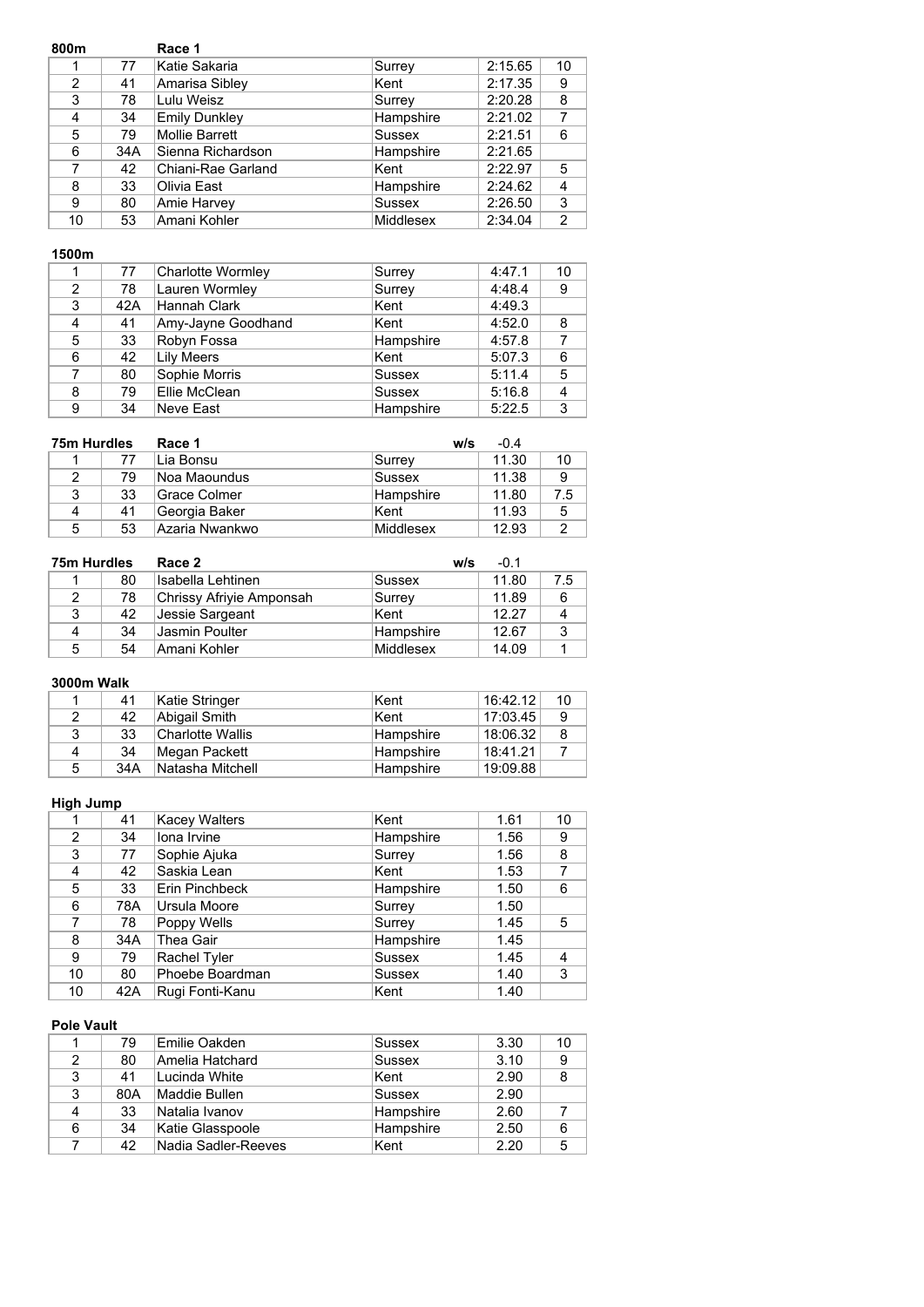## **Long Jump**

|   | 33 | Amy Wall             | Hampshire        | 5.42 | 10 |
|---|----|----------------------|------------------|------|----|
| 2 | 41 | Libby Turbutt        | Kent             | 5.31 | 9  |
| 3 | 78 | Jemima Harcourt      | Surrey           | 5.25 | 8  |
| 4 | 79 | Hope Yelling         | <b>Sussex</b>    | 5.09 |    |
| 5 | 34 | Amelia Gray          | Hampshire        | 4.98 | 6  |
| 6 | 42 | Georgia Baker        | Kent             | 4.96 | 5  |
|   | 80 | <b>Amber Purcell</b> | <b>Sussex</b>    | 4.84 | 4  |
| 8 | 77 | Sophie Doherty       | Surrey           | 4.66 | 3  |
| 9 | 53 | Amani Kohler         | <b>Middlesex</b> | 4.46 | 2  |

## **Shot**

|                | 33  | Olivia Austin         | Hampshire     | 12.21 | 10 |
|----------------|-----|-----------------------|---------------|-------|----|
| $\overline{2}$ | 34  | Gabby Jones           | Hampshire     | 11.85 | 9  |
| 3              | 77  | Michelle Okorie       | Surrey        | 11.48 | 8  |
| 4              | 41  | Caitlin Ebbage        | Kent          | 10.61 |    |
| 5              | 34A | Kamaya Nelson-Clayton | Hampshire     | 9.42  |    |
| 6              | 42  | Amelia Williams       | Kent          | 9.37  | 6  |
|                | 79  | Grace McCullough      | <b>Sussex</b> | 8.71  | 5  |

#### **Discus**

|               | 33  | Olivia Austin      | Hampshire     | 31.73 | 10 |
|---------------|-----|--------------------|---------------|-------|----|
| $\mathcal{P}$ | 42  | Gypsy Nash         | Kent          | 29.22 | 9  |
| 3             | 41  | Caitlin Ebbage     | Kent          | 28.88 | 8  |
| 4             | 34  | Naomi Holdsworth   | Hampshire     | 25.94 |    |
| 5             | 78  | Lucy Taylor        | Surrey        | 25.47 | 6  |
| 6             | 79  | Alina Hillicks     | <b>Sussex</b> | 24.41 | 5  |
|               | 77  | Jemima Caldwell    | Surrey        | 24.36 |    |
| 8             | 34A | Amelia Gordon      | Hampshire     | 24.27 |    |
| 9             | 80  | Sarah Keast-Butler | <b>Sussex</b> | 18.22 | 3  |

## **Javelin**

|               | 42  | Jessie Sargeant       | Kent             | 35.52 | 10 |
|---------------|-----|-----------------------|------------------|-------|----|
| $\mathcal{P}$ | 41  | Lucinda White         | Kent             | 34.66 | 9  |
| 3             | 34  | Megan Hulbert         | Hampshire        | 32.61 | 8  |
| 4             | 79  | Rachel Wall           | Sussex           | 32.46 | 7  |
| 5             | 33  | Olivia Busher         | Hampshire        | 31.85 | 6  |
| 6             | 34A | Jasmine Larsen        | Hampshire        | 31,59 |    |
| 7             | 42A | Katie Marsh           | Kent             | 30.76 |    |
| 8             | 53  | Lucy Wilcock          | Middlesex        | 29.94 | 5  |
| 9             | 78  | Lucy Lever            | Surrey           | 29.88 | 4  |
| 10            | 54  | <b>Isabelle Haran</b> | <b>Middlesex</b> | 28.03 | 3  |
| 11            | 77  | Isla Berriman         | Surrey           | 25.12 | 2  |
| 12            | 80  | Matilda Spark         | <b>Sussex</b>    | 16.79 | 1  |

### **Hammer**

|   | 41 | Gypsy Nash                 | Kent          | 49.91 | 10 |
|---|----|----------------------------|---------------|-------|----|
| 2 | 33 | Gracie Jenvey              | Hampshire     | 39.03 | 9  |
| 3 | 77 | Amy-Lee van der Westhuizen | Surrey        | 37.68 | 8  |
| 4 | 42 | Phoebe Broadhead           | Kent          | 36.29 |    |
| 5 | 34 | Erin Lloyd                 | Hampshire     | 27.63 | 6  |
| 6 | 80 | Hayley Emmerson            | <b>Sussex</b> | 25.08 | 5  |
|   | 78 | Christiana Ramdam-Kernege  | Surrey        | 24.79 |    |

|   | 77 | Lia Bonsu, Sophie Doherty, Fara<br>Jasani, Tyra Khambai-Annan             | Surrey    | 49.5       | 10 |
|---|----|---------------------------------------------------------------------------|-----------|------------|----|
| 2 | 33 | Lily Thurmond Smith, Erin Furnuyiwa,<br>Elsa Smith, Ayomide Cole          | Hampshire | 50.2       | 9  |
| 3 | 41 | Faith Akinbilese, Princess Asemota,<br>Libby Turbutt, Georgia Baker       | Kent      | 51.7       |    |
| 4 | 79 | Isabella Lehtinen, Keira Paterson-Jewell,<br>Noa Maoundus, Alexia Johnson | Sussex    | <b>DIS</b> |    |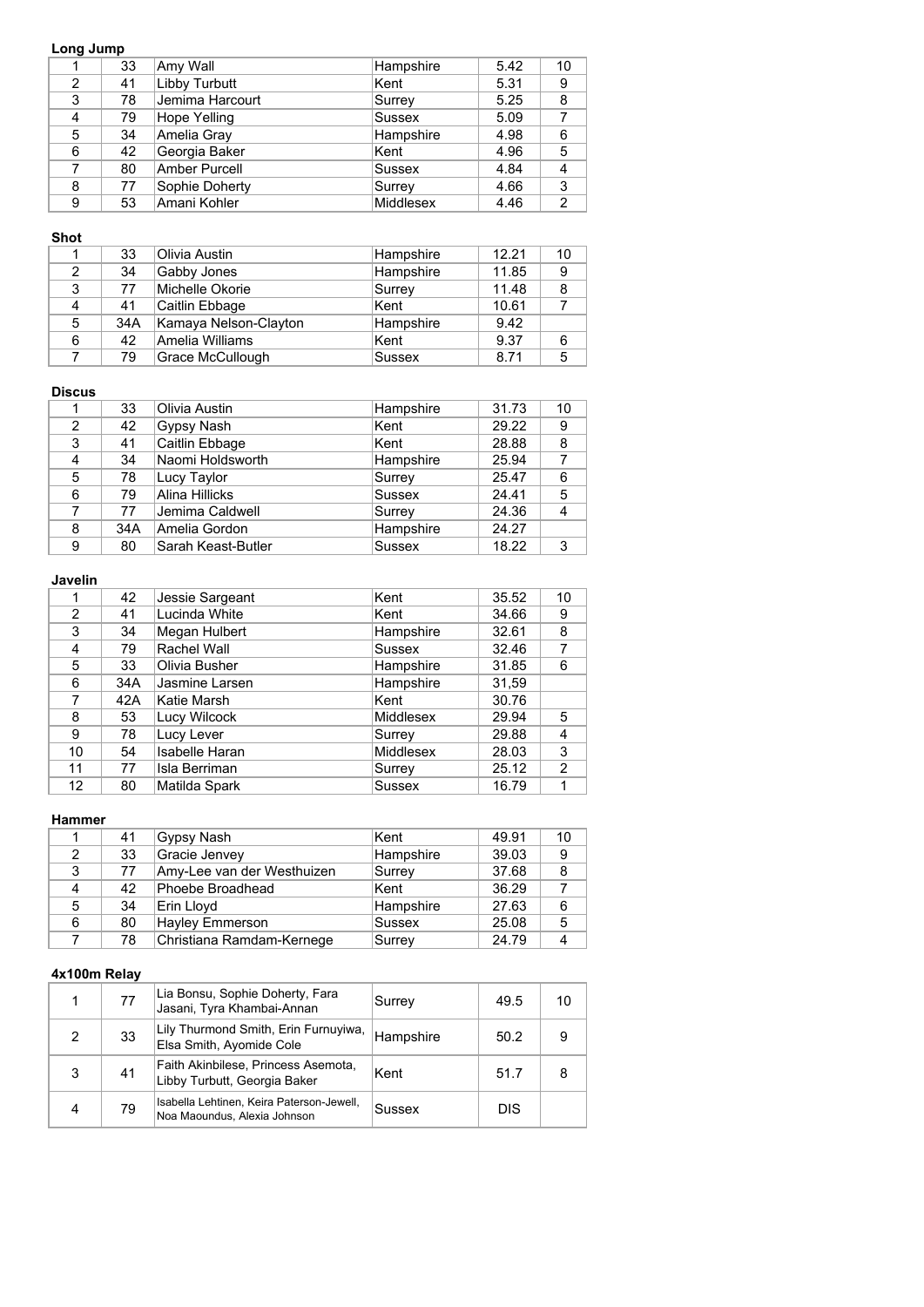#### **Overall**

| Kent      | 816.5 |
|-----------|-------|
| Hampshire | 778.5 |
| Surrey    | 718   |
| Sussex    | 701   |
| Middlesex | 199   |
|           |       |

# **Junior Boys**

| 1  | Kent      | 222.5 |
|----|-----------|-------|
| 2  | Surrey    | 160.5 |
| 3  | Hampshire | 144.5 |
| 4  | Sussex    | 133.5 |
| -5 | Middlesex | 77    |

| No. Athlete Name<br>Pos<br>County | Pts<br>Perf |
|-----------------------------------|-------------|
|-----------------------------------|-------------|

| 100m          |     | Race 1         | w/s           | $-1.5$ |     |
|---------------|-----|----------------|---------------|--------|-----|
|               | 42A | Dante Legister | Kent          | 11.67  |     |
| $\mathcal{P}$ | 41  | Ben Nolan      | Kent          | 11.78  | 10  |
| 3             | 53  | Malachi Amadi  | Middlesex     | 11.86  | 9   |
| 4             | 77  | Malig Attah    | Surrey        | 12.09  | 7.5 |
| 5             | 79  | Jacob Nimmo    | <b>Sussex</b> | 12.33  | 5   |
| 6             | 33  | Ash Williams   | Hampshire     | 12.52  |     |

| 100m           |     | Race 1                  | w/s              | $-3.1$ |     |
|----------------|-----|-------------------------|------------------|--------|-----|
|                | 42  | Ridwaan Ahmed           | ∣Kent            | 12.09  | 7.5 |
| $\overline{2}$ | 54A | Tajaih Kidd             | Middlesex        | 12.25  |     |
| 3              | 78  | <b>Arthurs Ivanous</b>  | Surrey           | 12.26  | 6   |
|                | 34  | TJ Jennings             | Hampshire        | 12.53  | -3  |
| 5              | 54  | <b>Bradley Ukptenan</b> | <b>Middlesex</b> | 12.55  | 2   |
| 6              | 80  | Max Arnold              | <b>Sussex</b>    | 13.04  |     |

| 200m |    | Race 1              | w/s       | $\overline{\phantom{0}}$ |     |
|------|----|---------------------|-----------|--------------------------|-----|
|      | 77 | Deji Bello          | Surrey    | 24.7                     | 9.5 |
|      | 53 | Malachi Amadi       | Middlesex | 25.1                     | 8   |
| 3    | 34 | <b>Henry Brooks</b> | Hampshire | 25.2                     |     |
| 4    | 41 | Caleb Ehirim        | ∣Kent     | 25.4                     | 4   |
| 5    | 79 | Jacob Ibn-Ibrahim   | Sussex    | 26.3                     | 3   |

| 200m |    | Race 2           | w/s       | $\overline{\phantom{0}}$ |     |
|------|----|------------------|-----------|--------------------------|-----|
|      | 78 | Aaron Houtton    | ∣Surrey   | 24.7                     | 9.5 |
|      | 80 | ∣Cana Bamin      | Sussex    | 25.3                     | 6   |
| ર    | 42 | ∣Obinna Nwafor   | Kent      | 25.3                     | 5   |
| Δ    | 54 | Bradley Ukptenan | Middlesex | 26.6                     |     |

| 300m |    | Race 1         |           |      |     |
|------|----|----------------|-----------|------|-----|
|      | 41 | Daniel Goriola | Kent      | 38.1 | 9   |
| 2    | 77 | ∣Charlie Evans | Surrey    | 38.6 | 5.5 |
| 3    | 53 | Ernest Barnes  | Middlesex | 39.2 |     |
|      | 79 | Jack Palmer    | Sussex    | 39.8 | વ   |
| 5    | 33 | Eric Kerage    | Hampshire | 39.9 |     |

| 300m |     | Race 2                 |           |      |     |
|------|-----|------------------------|-----------|------|-----|
|      | 42  | Adam Islam-Medeaux     | Kent      | 37.3 | 10  |
|      | 54  | Paul-Henry Hegba-Bayen | Middlesex | 38.2 | 8   |
| 3    | 78  | Guy Rogers             | ∣Surrev   | 38.5 |     |
| 4    | 34  | Jago Evison            | Hampshire | 38.6 | 5.5 |
| 5    | 54A | Gus Carter             | Middlesex | 39.3 |     |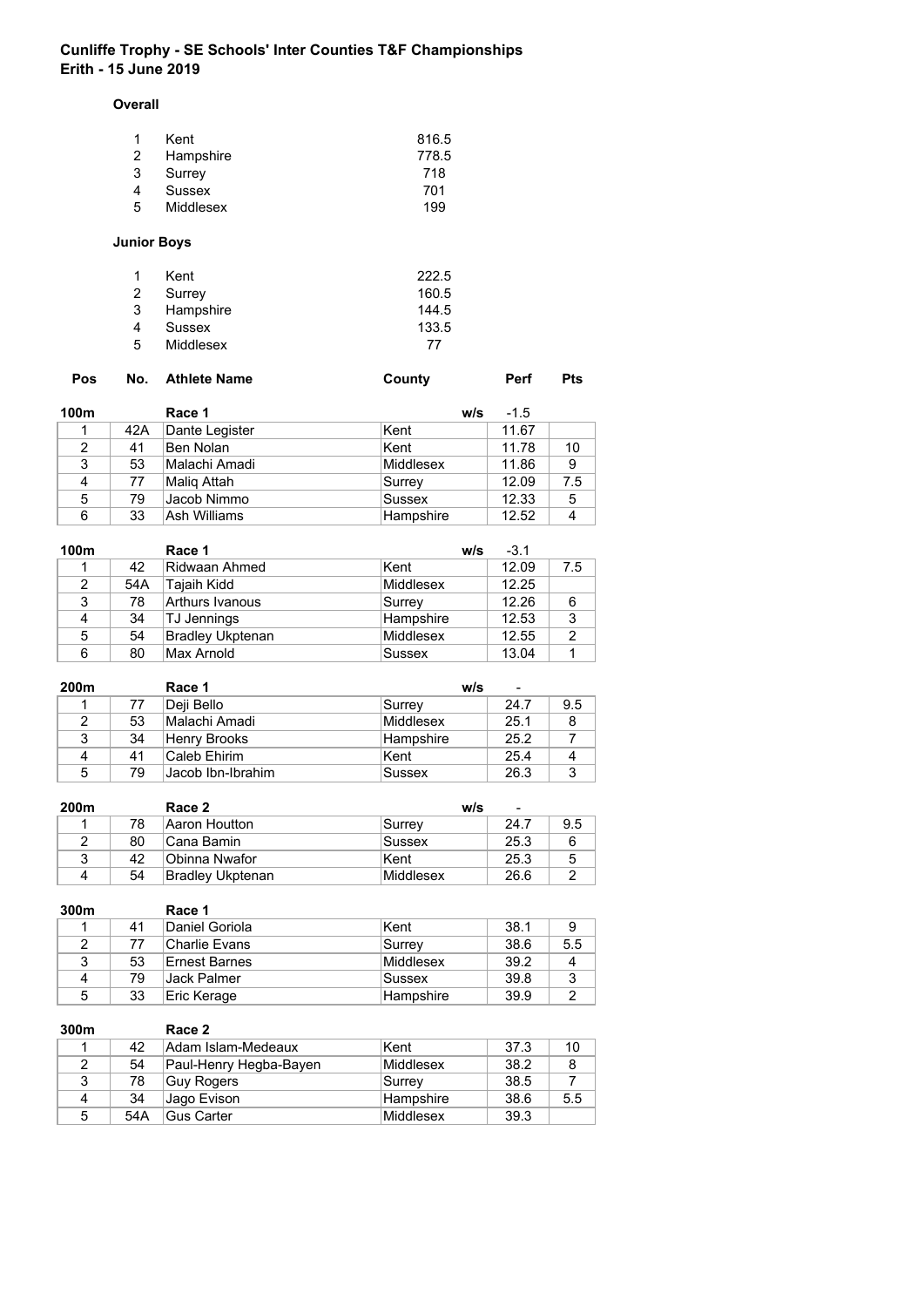| 33 | Harry Ware           | Hampshire        | 2:04.52 | 10             |
|----|----------------------|------------------|---------|----------------|
| 41 | Daniel Kanu          | Kent             | 2:06.33 | 9              |
| 42 | <b>Matthew Smith</b> | Kent             | 2:07.95 | 8              |
| 77 | <b>Edward Enser</b>  | Surrey           | 2:08.03 |                |
| 79 | Marley Bigg          | <b>Sussex</b>    | 2:08.11 | 6              |
| 34 | Joe McLarnon         | Hampshire        | 2:08.87 | 5              |
| 53 | Leo Roncarati        | <b>Middlesex</b> | 2:09.20 | $\overline{4}$ |
| 78 | Oliver Pickup        | Surrey           | 2:12.88 | 3              |
| 80 | Louis Goodwin        | <b>Sussex</b>    | 2:13.30 | 2              |
|    |                      |                  |         |                |

## **1500m**

|               | 41 | Jamie Keir                   | Kent          | 4:15.0 | 10             |
|---------------|----|------------------------------|---------------|--------|----------------|
| $\mathcal{P}$ | 34 | <b>Cameron Walker-Powell</b> | Hampshire     | 4:22.7 | 9              |
| 3             | 42 | Joshua Prendergast           | Kent          | 4:23.2 | 8              |
| 4             | 33 | Nathan Lane                  | Hampshire     | 4:23.3 | $\overline{7}$ |
| 5             | 79 | <b>Benjamin Connolly</b>     | <b>Sussex</b> | 4:23.6 | 6              |
| 6             | 80 | Lukas Harber                 | <b>Sussex</b> | 4:26.2 | 5              |
|               | 78 | Conrad Norman                | Surrey        | 4:28.8 | 4              |
| 8             | 77 | Martin Sunderland            | Surrey        | 4:38.8 | 3              |

| 80m Hurdles |    | Race 1<br>w/s<br>$\overline{\phantom{0}}$ |           |      |     |
|-------------|----|-------------------------------------------|-----------|------|-----|
|             | 77 | Ashton McKay                              | ∣Surrey   | 11.6 | 10  |
| 2           | 41 | Ridwaan Ahmed                             | Kent      | 12.2 | 8   |
| 3           | 33 | Daniel Kimber                             | Hampshire | 12.3 |     |
| 4           | 53 | Hayden Christian                          | Middlesex | 12.9 | 4.5 |
| 5           | 79 | Ethan West                                | Sussex    | 13.1 | 2.5 |

| 80m Hurdles |    | Race 2                  | w/s<br>$\overline{\phantom{a}}$ |      |     |
|-------------|----|-------------------------|---------------------------------|------|-----|
|             | 42 | Daniel Goriola          | ∣Kent                           | 12.1 | 9   |
| 2           | 80 | Christian Cairns Thomas | Sussex                          | 12.5 | 6   |
| 3           | 78 | <b>Harry Griffiths</b>  | Surrev                          | 12.9 | 4.5 |
| 4           | 54 | Nico Luckman            | Middlesex                       | 13.1 | 2.5 |
| 5           | 34 | <b>Billy Goodridge</b>  | Hampshire                       | 13.3 |     |

### **3000m Walk**

| ົດ<br>vu | urser/                   | ิ∼hire | $\overline{\phantom{a}}$ | 10     |
|----------|--------------------------|--------|--------------------------|--------|
|          | <b>Jonathan Flierton</b> | ⊧Kent  | 20.39 US                 | u<br>◡ |

# **High Jump**

|    | 77  | Akinotan Akintunde    | Surrey           | 1.80 | 10             |
|----|-----|-----------------------|------------------|------|----------------|
| 2  | 78  | Ovie Whiskey          | Surrey           | 1.74 | 9              |
| 3  | 41  | Harvey Fordham        | Kent             | 1.74 | 8              |
| 4  | 53  | Arne Rosenthal        | <b>Middlesex</b> | 1.69 |                |
| 4  | 42A | <b>Jack Butler</b>    | Kent             | 1.69 |                |
| 6  | 80  | Ollie O'Regan         | <b>Sussex</b>    | 1.66 | 6              |
|    | 79  | <b>William Sutton</b> | <b>Sussex</b>    | 1.66 | 4              |
|    | 34  | <b>Ruben Burrows</b>  | Hampshire        | 1.66 | 4              |
| 7  | 54  | Daniel Townend        | <b>Middlesex</b> | 1.66 | 4              |
| 10 | 42  | Tobi Tuburu           | Kent             | 1.60 | $\overline{2}$ |

### **Pole Vault**

|   |                               | Platt | $n \Delta n^+$ | ΛC<br>⊶ ⊤∪ | u |
|---|-------------------------------|-------|----------------|------------|---|
| - | $\overline{\phantom{a}}$<br>v | ster  |                | 50<br>__   |   |

### **Long Jump**

|    | 78  | Samuel Sherlock       | Surrey           | 5.88 | 10            |
|----|-----|-----------------------|------------------|------|---------------|
| 2  | 41  | <b>Connor Sutton</b>  | Kent             | 5.71 | 9             |
| 3  | 34  | Aaran Topham          | Hampshire        | 5.56 | 8             |
| 4  | 33  | Owen Beswick          | Hampshire        | 5.53 |               |
| 5  | 79  | Isaac Kofi Obeng      | Sussex           | 5.45 | 6             |
| 6  | 42  | Benjamin Oladepo-Gamo | Kent             | 5.38 | 5             |
|    | 34A | Stanley Jones         | Hampshire        | 5.33 |               |
| 8  | 54  | Hayden Christian      | <b>Middlesex</b> | 5.17 |               |
| 9  | 53  | <b>Gus Carter</b>     | <b>Middlesex</b> | 5.08 | 3             |
| 10 | 80  | <b>Cameron Wilson</b> | <b>Sussex</b>    | 4.75 | $\mathcal{P}$ |